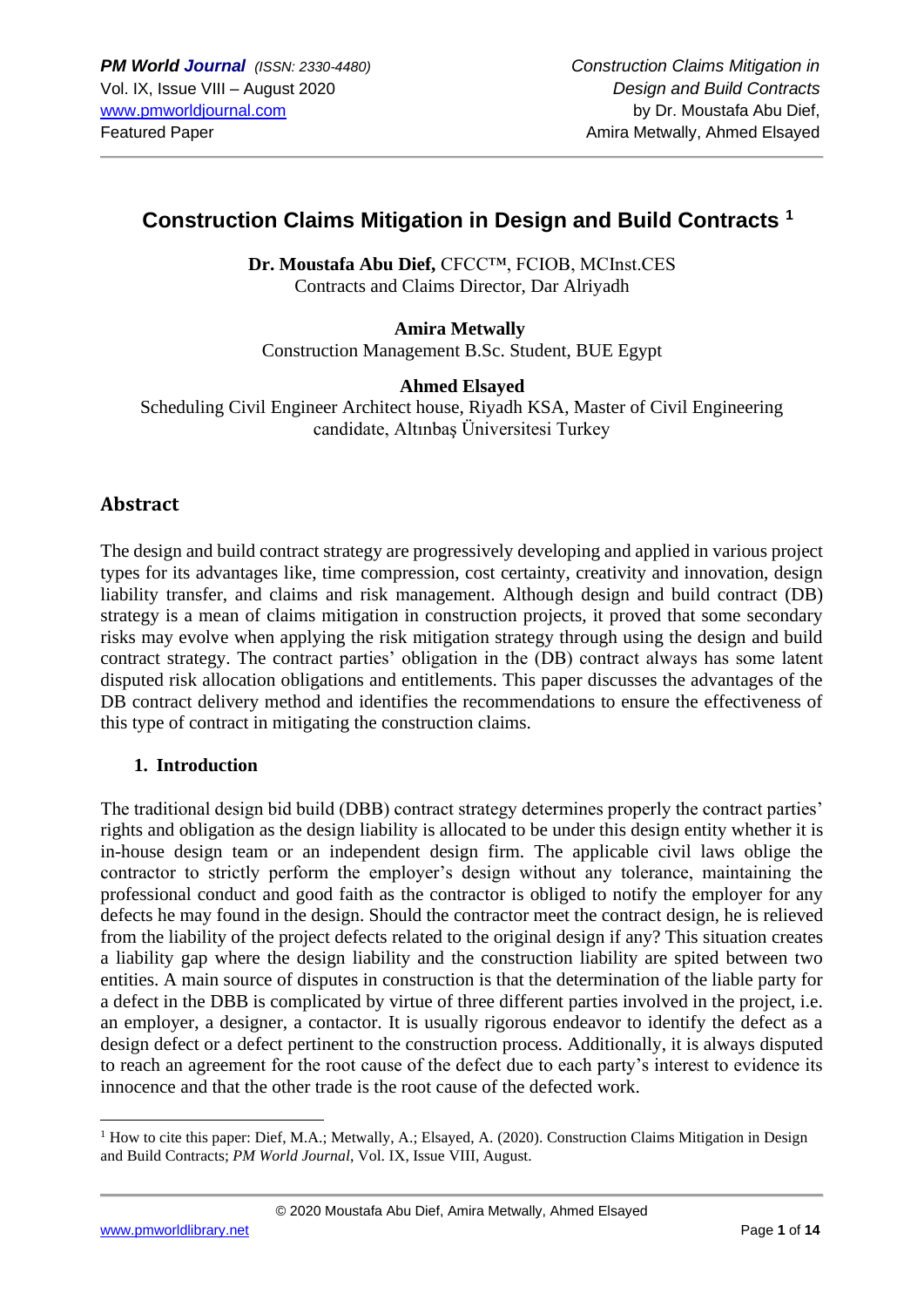The design–build strategy entails some changes in obligations of the contract parties as the design risk is allocated to a competent contractor who can carry on the project design and the construction process as well in a single contract agreement which contributes to project time compression, maintaining the cost and quality (Solis 2009, Tulacz 2006). . This risk allocation approach is a promising means that needs to be supported by the legal contract language which clearly identifies the parties' obligations and the extent of design liability being transferred to the contractor. The contractor usually assigns a competent design firm to carry on the design process entirely and shall be liable for all the design out puts through a contractual relationship between the contractor and the design firm. The prudent contract parties shall seek a competent legal counsel to draft their needs and agreed terms into contract conditions in order to avoid potential design liability claims and disputes. This paper will provide an overview of the liability and the D&B contract features in addition to the recommendations to mitigate the project claims by using this contract strategy. Due to combining the responsibility for the design and construction in one design builder, all responsibilities are transferred to the design builder to comply with cost, schedule, and quality control (Tianji, et al. 2005).

# **2. Liability of the contract parties**

## **2. 1 Contractor's Standard of Care**

The construction contract obliges the contractor to produce the work free of defects, within the agreed quality and as per the signed contract. Similarly, the contractor will be in default if he did not provide the contract requirement and the corrective action to be at his own risk and cost to maintain substantial compliance with the contract documents.

# **2. 2 Designer's Standard of Care**

It is defined as "the ordinary and reasonable degree of care required by a prudent professional under the circumstances" (Joseph A. Demkin, 2001). The design firm is obliged to provide the standard of care as of the appropriate level of care and skills/competency applied in the domain within comparable circumstances in the same area and time (not the standard of perfection), it is known as professional negligence, usually proved by a testimony of an expert witness in a court case or in front of an arbitration panel. However, it is common to find a signed agreement between an employer and a designer which limits the standard of care to certain level. In some projects the employer may require higher level of standard of care on the designer; hence they draft the contract with the language that exceeds the professional standard of care or negligence. The contract language may include additional liability on the designer to refute the challenges to prove negligence by requiring that the designer expressly warrant his design.

# **2. 3 The Employer standard of Care**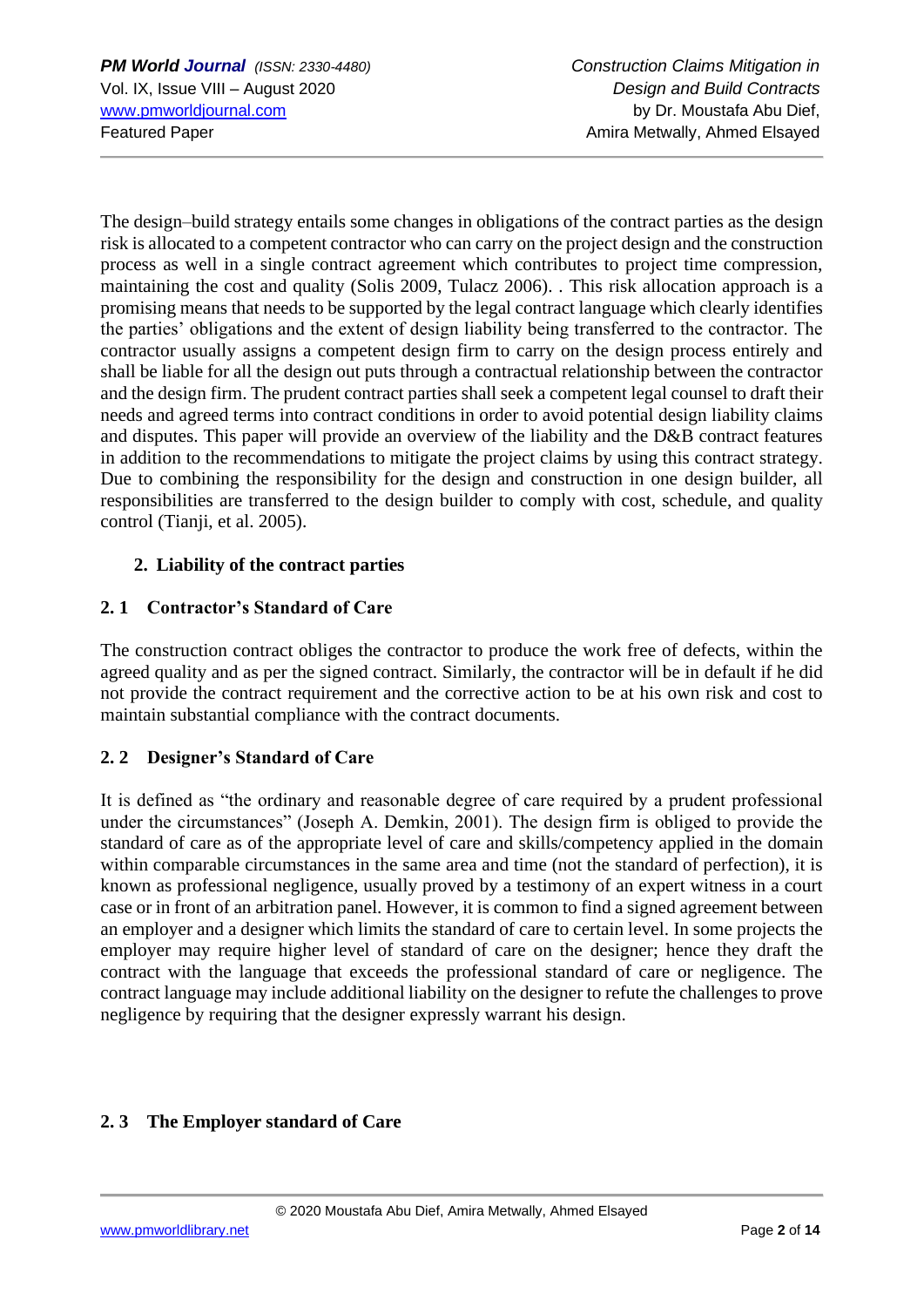The civil law does not hold the contractors responsible for defects and, discrepancies and errors in the contract documents. The full compliance of the contractor with the construction contract documents, i.e. design drawings, specifications, and contract conditions holds the contractor innocent and inculpable for any failure in the project deliverables which were intended by the employer. The Employer may pursue a claim or a case with the project designer, not the construction contractor for the project failure due to design deficiencies. In the same context the contractor is entitled to recover and be compensated for the additional cost incurred by the contractor as the consequences of design deficiency, negligence, and incomplete information by the Employer.

# **2. 4 Rights of Third Parties to Litigate Designers**

The contract language should explicitly account for the designer liability, limitations and scope of work. This shall limit the viability of the third-party claim against the designer of a building or a facility for his negligence considered to cause an injury to the claimant i.e. third party and not a party to the contract. The arbitration panel or courts recognize the third party owed care held by the designer although no contractual relationship in place. The court decisions are clear and hold the designer to be culpable for its work that injures a building user and the house owner is not responsible to report a construction defect in his building.

### **3. Liability Contractual Clauses**

Drafting a DB contract agreement shall address certain clauses that affect design liability, construction work, and the procurement process. The common five clauses are discussed in the following section.

# **3. 1 Employer Information Disclaimers**

In DB procurement strategy the Employer normally provides a significant volume of information as an Employer requirement and information provided to the bidders to consider while preparing their proposals for a potential DB project. Those documents include but not limited to, Preliminary design, geotechnical reports, project coordinates, setting out data, survey date, underground existing utilities, as built drawings, and any other available site data that can impact the required design and project intended purpose. It is worthy to add and furnish all available information in this stage to be available for all bidders use in order to satisfy the employer obligations and to receive consistent proposals by the different bidders. The risk associated to the employer provided information may develop some evidenced construction claims that the contractor can levy to recover his damages or additional cost as the consequences of utilizing the said information in his design and proved to be the cause of the project failure or design deficiencies. To eliminate such risk, the employer typically transfers the risk to the contractor and relieve himself from liability by a contractual disclaimer included in the contract agreement as express term that all information provided by the employer should be reviewed, verified, and determine its correctness by the bidders as well as it is confirmed that the contractor use of such information is at the contractor's sole risk without any liability to the employer.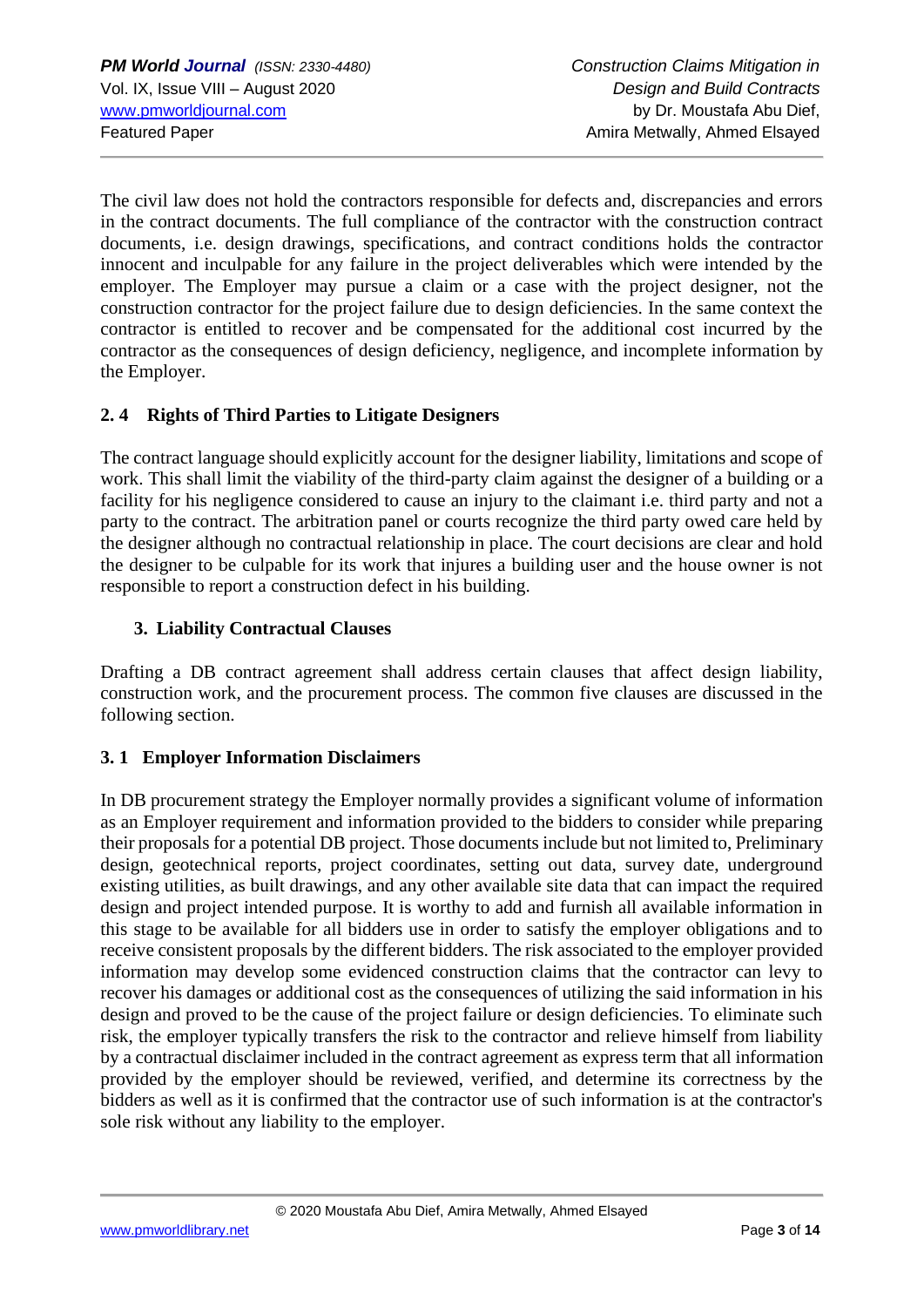# **3. 2 Design Development**

Because the design process is a core element of the contract scope of work, it is a main part of the contract conditions to address the design process. Those conditions become the guidelines for the design liability identification and design process administration during the contract execution. The prime intent is to transfer the design risk to the design bolder and eliminate the employers risk related to the project design entirely. The design risk transfer strategy generates another secondary risk which is the employer's liability in the design review as he will be requested to check/review the design prepared by the design builder. Prudent employer should recognize that the more involvement in design reviews the higher risk is transferred back from the design builder. In the contracting stage, the employer should decide his tolerance based on the organizational risk tolerance in such design risk, consequently, he selects the appropriate contract draft to manage this concern. Typically, the employers who decide the DB strategy for their projects tend to include a clause in the design–build contract, which eliminates the employer liability for and design errors either by involving their legal counsel or applying a standard form of contract like the Yellow Fidic, 2017. The clause shall include the language which demonstrates that the employer review or approval of design submissions and the Construction Documents by the contractor are for the determination of establishing Design–Builder's compliance with the requirements of the Contract Documents. The employer's review or approval interim or final design shall not be deemed to add any liability to the employer or transfer any liability from Design– Builder to the employer.

# **3. 3 Standard of Care and Warranty**

All construction contracts oblige the contractor to deliver the project in compliance with the contract, the agreed quality, flawless material, and execution in an accepted quality as per the contract specifications. In DBB contract and as the contractor is not liable for the design so the contractor is not obliged to warrant the work delivered, while in DB contracts the design builder accepts to receive the design liability which is transferred from the employer and consequently he warrants the work delivered to the employer and is obliged to express the standards of care and warranty on his design services and as per the contract language may enforce the warranty of the work delivered as expected from a prudent, skilled and experienced contractor and design professionals on comparable work.

# **3. 4 Indemnification Conditions**

The contract parties agree to identify and determine the bases and process for indemnification through the contract clauses that obligate a party to reimburse the other contract party for damages indicated in the indemnification clause. This clause shall include certain basic obligations on the indemnitor like, he is obliged to protect the other party against any third party claims, settle the indemnified party's legal fees. In DB contracts the parties usually stipulate specific subjects related to indemnification clause, including the taxes, customs, claims, indemnities for clear breach, tax, liens of subcontractors or vendors, and any damages and costs incurred by the indemnified party due to the design builder action or inaction which will establish high cost impact on the indemnitor. It is recommended to draft the indemnification clause with the extensive list of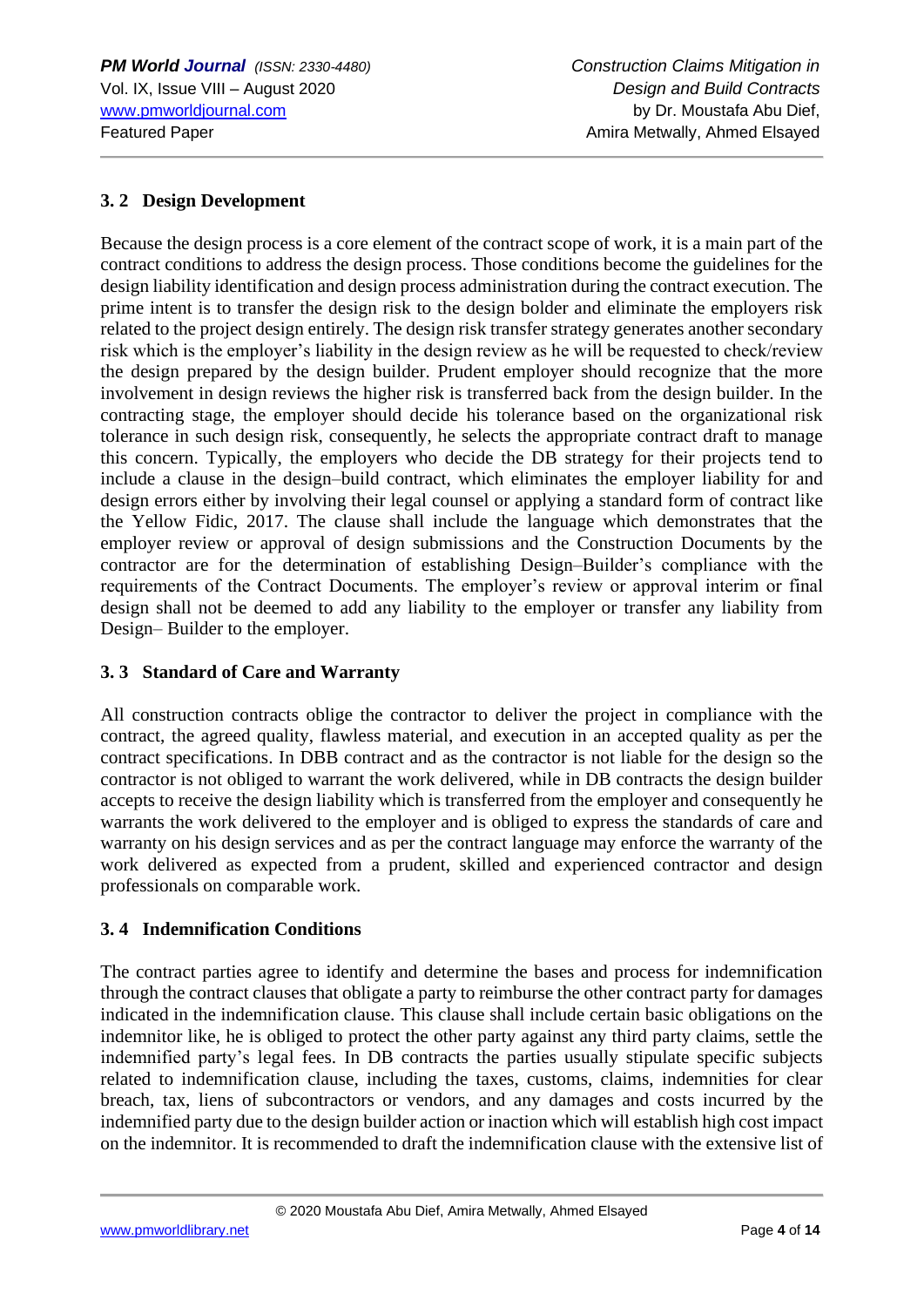compensated events to avoid further claims based on the interpretation and legal situation for every event or case.

### **3. 5 Limitations of Liability (LoL)**

The threshold of the liability on a contract party is limited by the contract conditions. A clause for the limitation of liability controls the liability on a party to pay a limited and identified amount with a maximum amount as a consequence of his conduct in the signed contract. The upper maximum amount may be evaluated as a percentage of the contract amount. Some concerns are considered in identification of the compensated damages. The contract parties usually exclude the liability for consequential damages and other events may be listed and specified in detail and with specific reimbursement amount. Claims related to a party liability are restricted to the upper limit agreed as a LoL in the signed contract.

### **4. Liabilities in Contract Administration and Procurement**

The design build contract contains different elements related to the administration process and procurement procedure that affect the design liability in the contract. The main subjects affect the design liability are; differing site conditions risk allocation, tender design content, alternative design proposals, and design review process and procedure. The contract parties need to address the related clauses carefully to manage the potential risk that may arise from each of these subjects if complicated circumstances develop. Prudent contract parties shall consider the mutual understanding of these subjects as construed in the following points:

### **4. 1 Site Conditions Risk Allocation**

The geotechnical reports provided in the bid documents initiates the risk on the employer and the geotechnical studies carried on by the contractor may differ, that establishes the need to draft the proper clauses for differing site conditions and allocate the agreed geotechnical risks to the design builder. The employer is to select the level of risk sharing depending on his risk tolerance and the project risk threshold. The balanced risk sharing considers some relief to the contractor for additional cost and time related to the subsurface conditions which differ from the contractual site conditions or the conditions differ from those normally expected as a characteristic for the project type of work. As obvious from this subject it is a fertile ground for claims in the design build contract, so it needs consistent clauses and carefully drafted.

### **4. 2 Tender Design Content**

The information provided by the employers in the tender stage is considered a part of the contract and enforced by the court; however, the employer may be keen to add a disclaimer that shifts any risk in such provided information to the contractor/tenderers. As the courts may not accept such disclaimers and the employer standard of care is enforced, the employer shall consider the secondary risk generated by the disclaimer and tack account for the associated time and cost impact. Claims mitigation starts from the employer understanding of the level of design details should be furnished to the tenderers and to be determined as it is rationale to the risk retransferred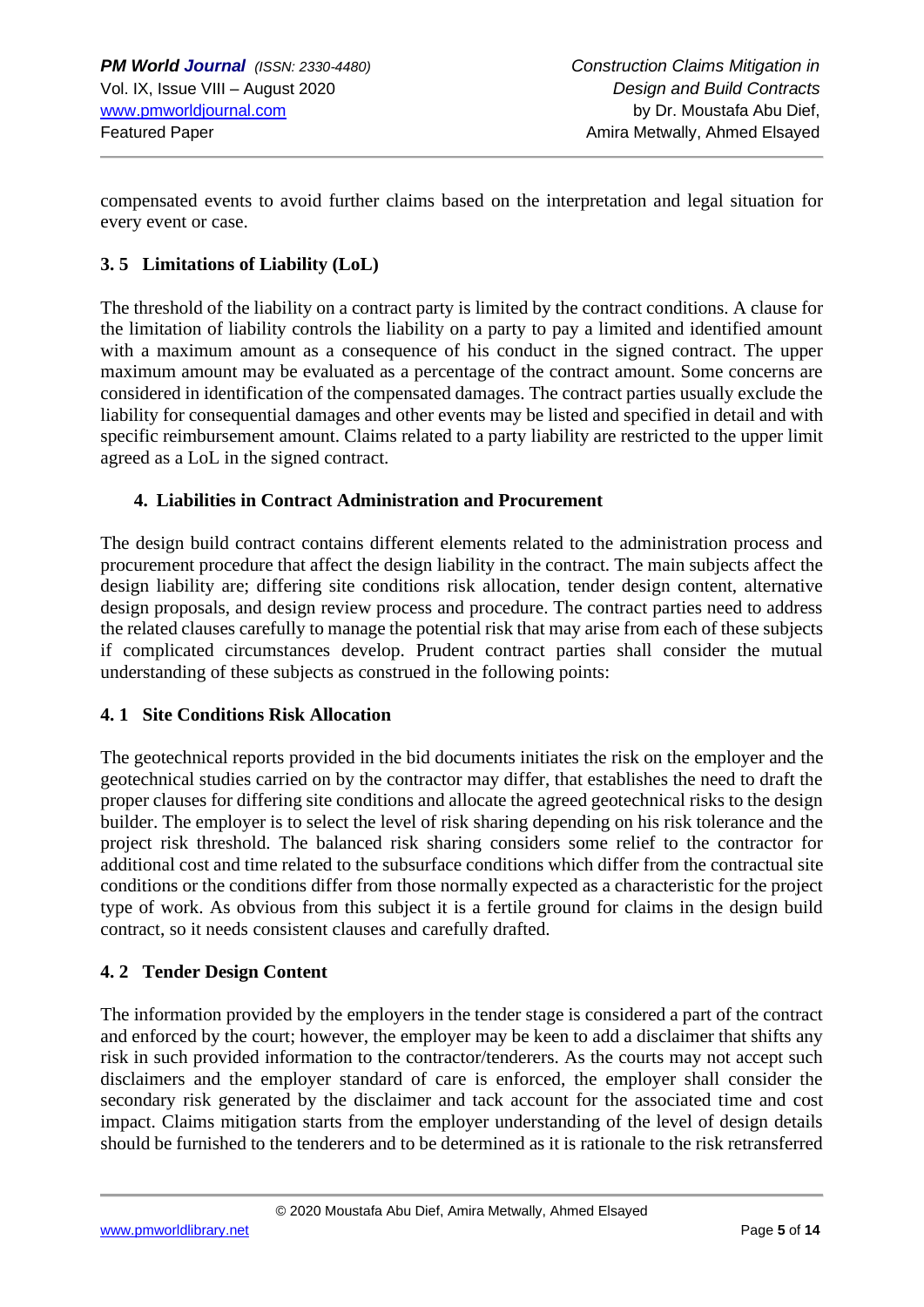to the employer i.e. increases with the level of design details provided and the employer needs to have control over definite design process stages.

### **4. 3 Alternative Design Proposals**

The employer prepares a request for proposal (RFP) and provides it to the proposers to get their technical and commercial proposals. The proposers may develop some alternatives to the original concept provided in the RFP including some changes which are deemed to provide an alternative design which should be not less efficiency than the original solution in the RFP or providing an improvement to the original design concept. The innovation and creativity approach should be encouraged by the employer through specific provisions in the RFP where the proposers can apply they experience to provide alternative design solutions. The submitted alternative advantages are related to value engineering and cost benefit out comes, while it may be an area of disputes raised by the loosing tenderers asserting that the selected proposal was not justified as the best proposal.

#### 4. 4 **Design Reviews**

Various construction claims and disputes evolve in DB contract substantiated by the design review process carried on by the employer. The employers define their review process for design–build projects and the level of control in the design review stage particularly because the design process and design review are critical pass activities which drive the project completion date. The contract parties usually agree for employer level of involvement in the design review and to identify minimum number of design review stages. The due care is required by the employer in order to avoid directing the design process and design approach to a certain direction while maintaining the employer ensures that the design out comes satisfy the employer's requirements and eliminate any potential claims for the cause of design errors either under the contract or as tort claims. The employer involvement on the submitted design for review should be stipulated in the contract and to protect the employer from being held liable for the design carried on by the design builder. Change management is critical concern during the design/design review process as the employer's review can be construed as constructive changes which may entitle the design builder for time and or cost reimbursement. The design review scope can be the key aspect in controlling such potential changes, some contracts language limits the employer review process to be for the acquiescence with the contract requirement and preliminary design. Moreover, the employer may be keen to maintain higher control in the design process and this requires including a tailored clause to state for the rights of the employer to the extent agreed, hence the employer can review, advise and comment on the submissions.

### **5. Featured Claims Causes in Design Build Contracts**

# **5. 1 Deficiencies in the Employer's concept Design**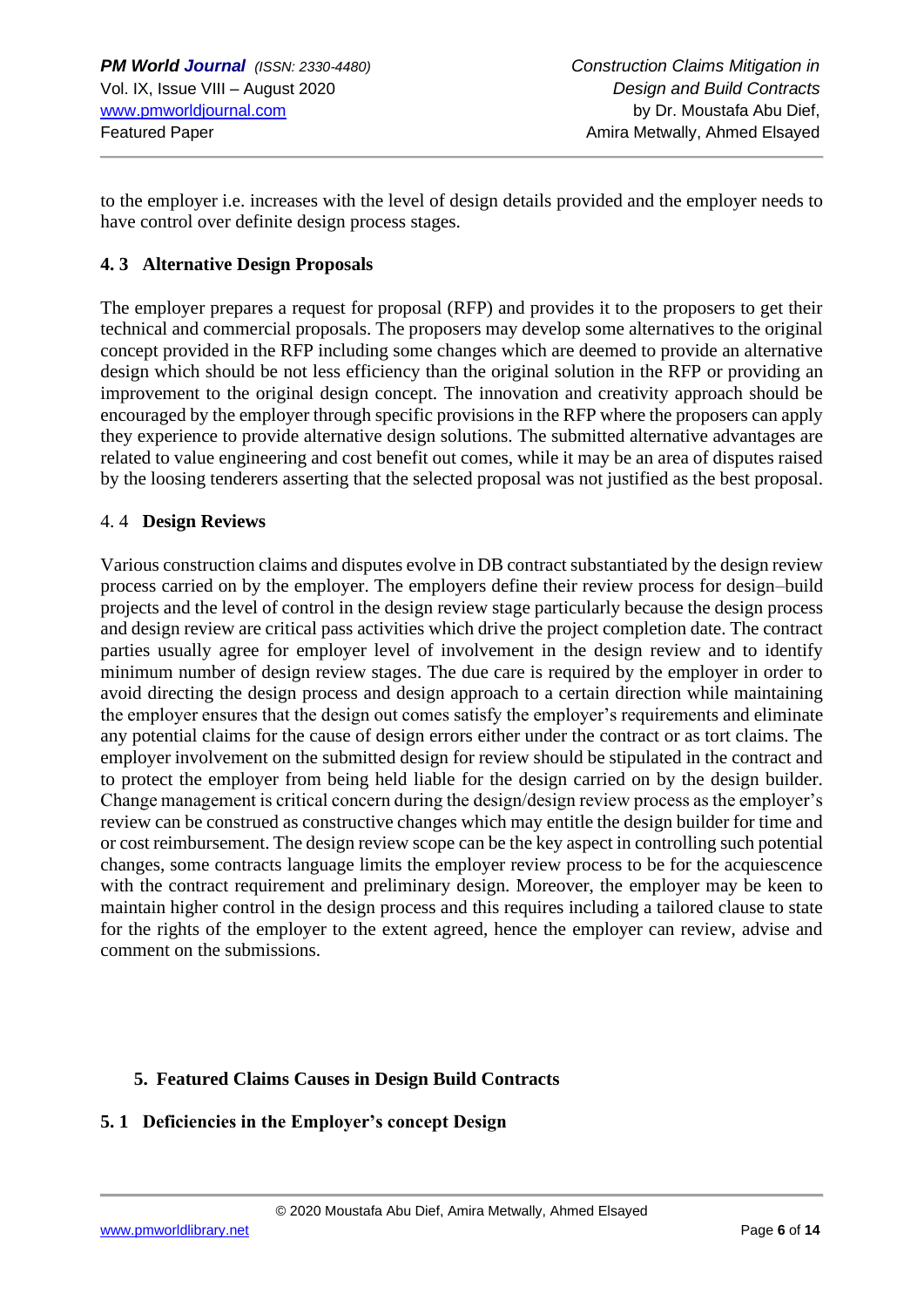Although the design and build contract transfers the design risk to the design builder, the employer standard of care liability entitles the injured party for remedies in case of preliminary design errors or any defect in the bid documents which could be identified by the experienced bidders in the pre-contract phase. Despite the employer's arguments and disclaimers inserted in RFP and the final design approvals, different courts ruled to the contractor benefit as the courts considered the information provided initially by the employer were used by the contractor to prepare the proposal as a response to the RFP. Knowing this, the employer can be acquainted with the limitation of the design liability can be transferred to the design builder. Claims mitigation in this category is simply through providing accurate and confined information in the RFP.

# **5. 2 Discrepancies in Preliminary Design and Project Specifications**

Several court cases have been ruled based on the base the any bidder in a design build bid is not obliged to prepare a design or evaluate or review or scrutinize the preliminary design provided by the employer to demonstrate any existing errors during the bidding stage while the bidder is merely requested to submit a proposal. Even, Spearin Doctrine applies when a claim is established for causes related to specific performance specifications which conflicts with the project specifications. It is normal practice have many claims raised by the design builder for causes related to changes based on the errors found in the preliminary design provided by the employer. The employer argues that the Spirean doctrine should not be applicable in these cases while the design builder asserts that the preliminary design is provided by the employer and the changes are related to performance specifications which should entitle him for a constructive change. Claims mitigation initiative starts from the contract documents through identifying the specifications to be performed and the level of warranty and care to be carried by each party.

### **5. 3 Geotechnical Design Scope and DSCs**

It is not unusual to experience differing site conditions disputes in different design build projects. The geotechnical design claims evolve because the employer prospective is to transferee the design risk and all related risks to a competent design builder. Unfortunately, the court cases have revealed that this prospective can be partially enforced and the design builder can substantiate a claim based in differing site conditions which have impact on the design development process. Although the employer's disclaimer of liability for the information provided in the RFP, the employer remains liable for the provided geotechnical information. Other raised claims are based on foundations and underground soil conditions that affect the building structure system. The design and geotechnical reports interaction shall be impacted by the disclaimer language. As long as design builder is required to include in his design a complete geotechnical report and study for the sign strata, so the design and build contract should include the relevant conditions. Additionally, the contract clauses should have the disclaimers opted by the employer for the liability for the geotechnical information provided by the employer to the contractors/proposers during the tendering stage. The disclaimer can be a tool to challenge any contractor's claim related to experiencing differing site conditions in the construction phase. The other challenge to rebut such claims is that the contract conditions oblige the contractor to complete the comprehensive geotechnical study.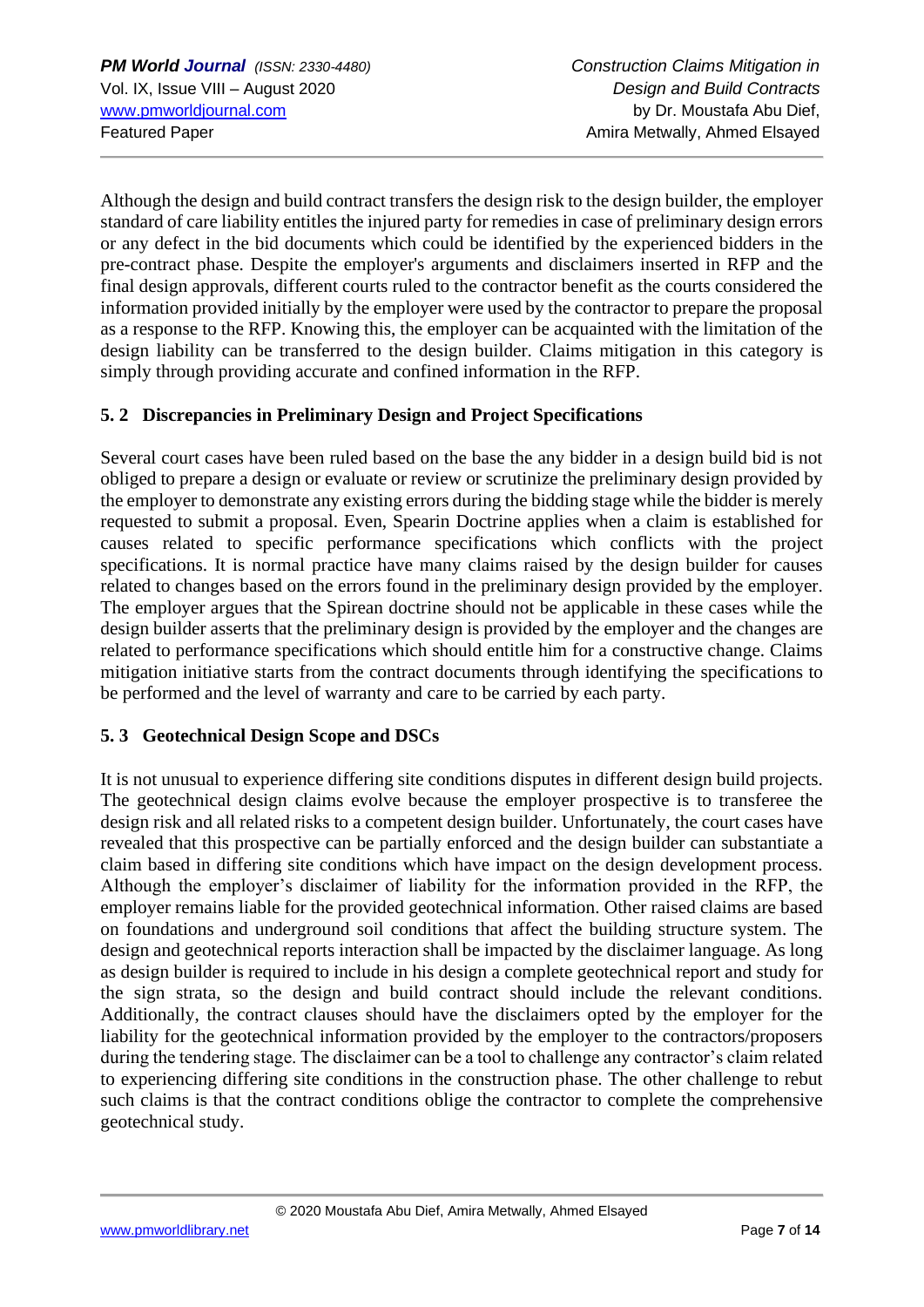## **6. Claims Regulators for Design Build Contract**

Design and built contracts have some main regulators that ensure effective contract strategy. Those regulators require diligent planning and control to accomplish a successful project with mitigated claims arising out of the contract. As shown in figure 1 there is mainly four regulators which this research considers and is providing the recommended practice to have effective out comes from the DB contract strategy. Those regulators are design liability management, time compression, cost certainty, and risk management.

#### **6. 1 Common Types of Construction Claims**

The control for the interaction between those regulators and different types of claims provides the claims mitigation achieved by the design and build contract which has a prime goal to achieve a successful project in less time, transfer the design liability to the design builder, and also maintain the four mentioned regulators. The following section will discuss the mitigation of the common types of construction claims through the design and build contract.



*Figure1 Regulators in Design and Build Strategy*

#### **i. Design claims**

In DB contract the contractor is responsible for the design process and accepting its liability he shares his experience in the design solutions and design deliverables. From design and construction claims prospective the contractor will have less challenge and will find difficulties to negate an employer claim or third-party claim related to design out comes. The design and build contract properly limited the claim related to design liability and narrowed the design claims commonly levies in the traditional DBB contract strategy. The design liability clauses and risk allocation adopted in the DB contract is the driver for claims mitigation. The secondary risk of the DB strategy remains the contract language and the disclaimers associated with the preliminary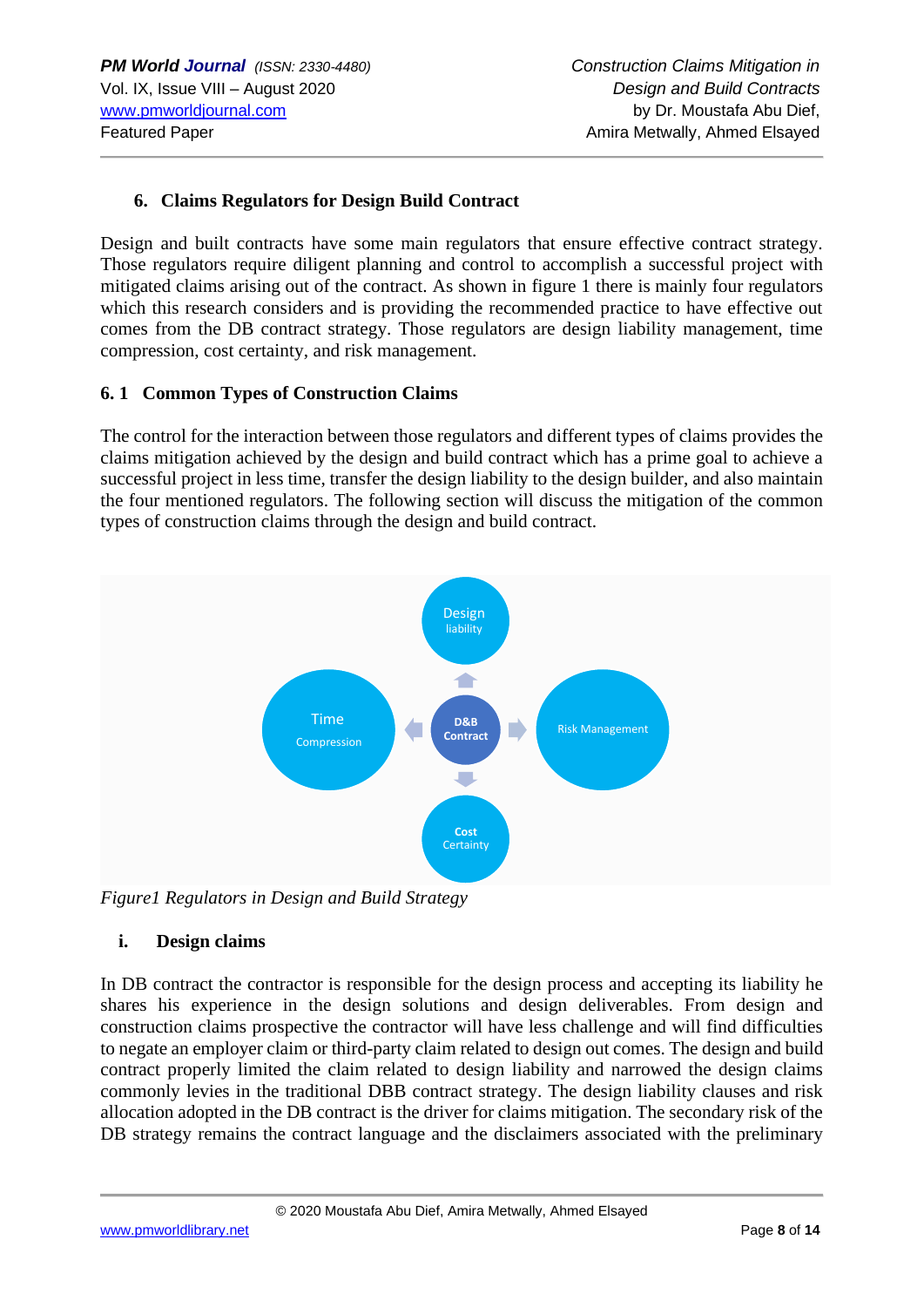design provided by the employer. Likewise, all commercial contracts, the DB contract needs professional drafting and the organization should seek legal advice correct interpretation of its requirement into the contact document.

### **ii. Extension of time claim**

The prime feature and advantage for the DB contract is that it is a mean to complete a project in shorter time for the fast track approach to start construction with sufficient level of design completion while the design is completed gradually. Although the contract SOW in the DB contract is deemed carefully defined, it remains partially detailed subject to design completion and approval by the employer. The detailed design and approval duration should be identified in the contract documents in order to maintain the base line schedule and achieve the completion date to reflect the advantage of the DB contract in getting the facility/building in shorter time. The potential claims in this subject are usually raised by the contractor and his evidences apart from the instructed changes, are those associated with the employer's review and category of comments which the contractor considers himself to be entitled to additional cost and or extension of time.

The mitigation of this type of claims is carried on through the following:

- $\checkmark$  Prepare the project schedule to account for sufficient submit/review time.
- $\checkmark$  The contract document should include a detailed review process
- $\checkmark$  The assigned reviewer/s should be familiar with the project type and DB contract type as well to be acquainted with the review requirement in DB contract.
- $\checkmark$  The design criteria, codes, specifications, and employer intent should be clear and integrated in the contract documents with zero tolerance for discrepancies.
- $\checkmark$  Entire project team competences to be ensured including:
	- o design staff
	- o site team
	- o project manager
	- o Design builder experience in the same project type.

The lump-sum nature, design and construction process identified in the contract are the drivers for claims mitigation.

#### **iii. Scope claim**

The Lump-sum contracts documents forming the design build contract are prepared by the employer in addition to the proposal received from the selected design builder. It is one of the DB advantages to have a high certainty in the project cost; it was concluded by (Song, et al, 2009) d that the DB projects have a higher chance to be completed on budget. The contact is drafted to complete the preliminary design and for the construction phase through a coordinated effort with the employer and the proposer which provide comprehensive construction scope with the prior buy-in and reliance. In this culture, the constructive changes or design and construction claims based on original project scope definition becomes infrequent, and the claims in this area are simply challenged through the preliminary design, original employer requirement, the contractor's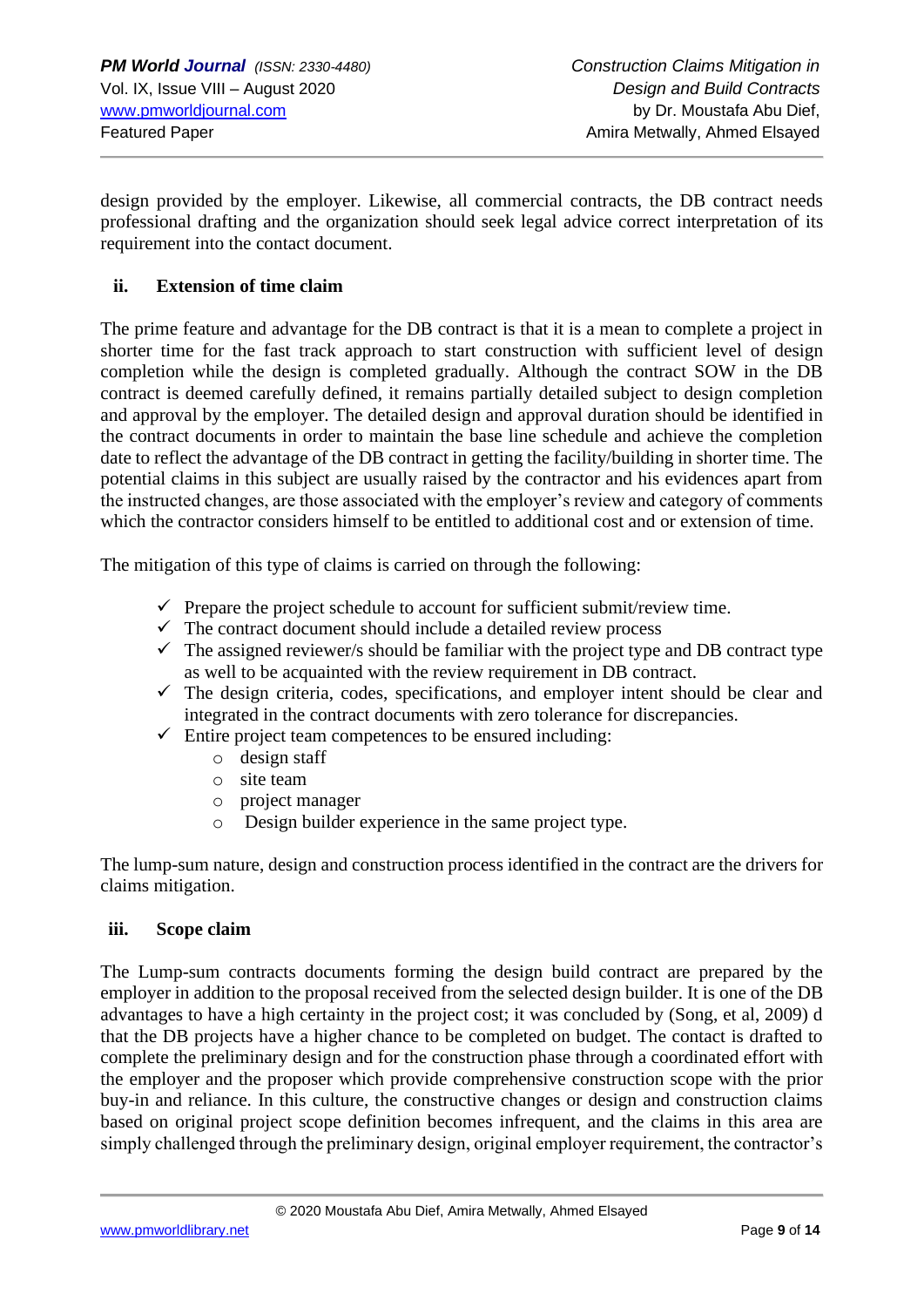proposal, and other contract documents which were the base for the project design and Lump-sum contract SOW. The mitigation for the scope claims evolves from the consistency of the mentioned DB contract documents which need merely experienced parties to implement the basic employer intent which is the time and design risks. Because the contract is a lump-sum, the contractor's proposal is a part of the contract the scope claim can be mitigated in the DB contract.

### **iv. Liability Claims**

Inabilities are controlled in the DB contracts by a limitation of liability clause (LoL). For the claims based on design defaults or professional indemnity that may arise, it is agreed by the contract parties that it is transferred in this DB strategy to the design builder who should submit a professional indemnity insurance through an insurance company to carry the liability insurance for the public and the professional indemnity insurance PII as well. The insurance should be in the form stated in the contract and advised by the employer. It is worthy to give the preference to the local insurance companies to facilitate the communication and dispute resolution effort in case of an event deemed compensable takes place in the project. The common deficiencies that can be incorporated into a liability claim are the same groups were considered in different court cases raised by the employer as the facility/building is actually not defect-free and those four groups are shown in Figure 2.



*Figure 2 Construction Deficiencies*

# **v. Termination claims**

The termination clause in DB contract is rarely implemented because of the design builder significant contribution to the contract documents, mainly through his submitted proposal which contains the project understanding, integration of the employer's requirement and the preliminary design in addition to overall method statement. The termination clause is should be drafted in the language that facilitates the unexpected termination which may be the last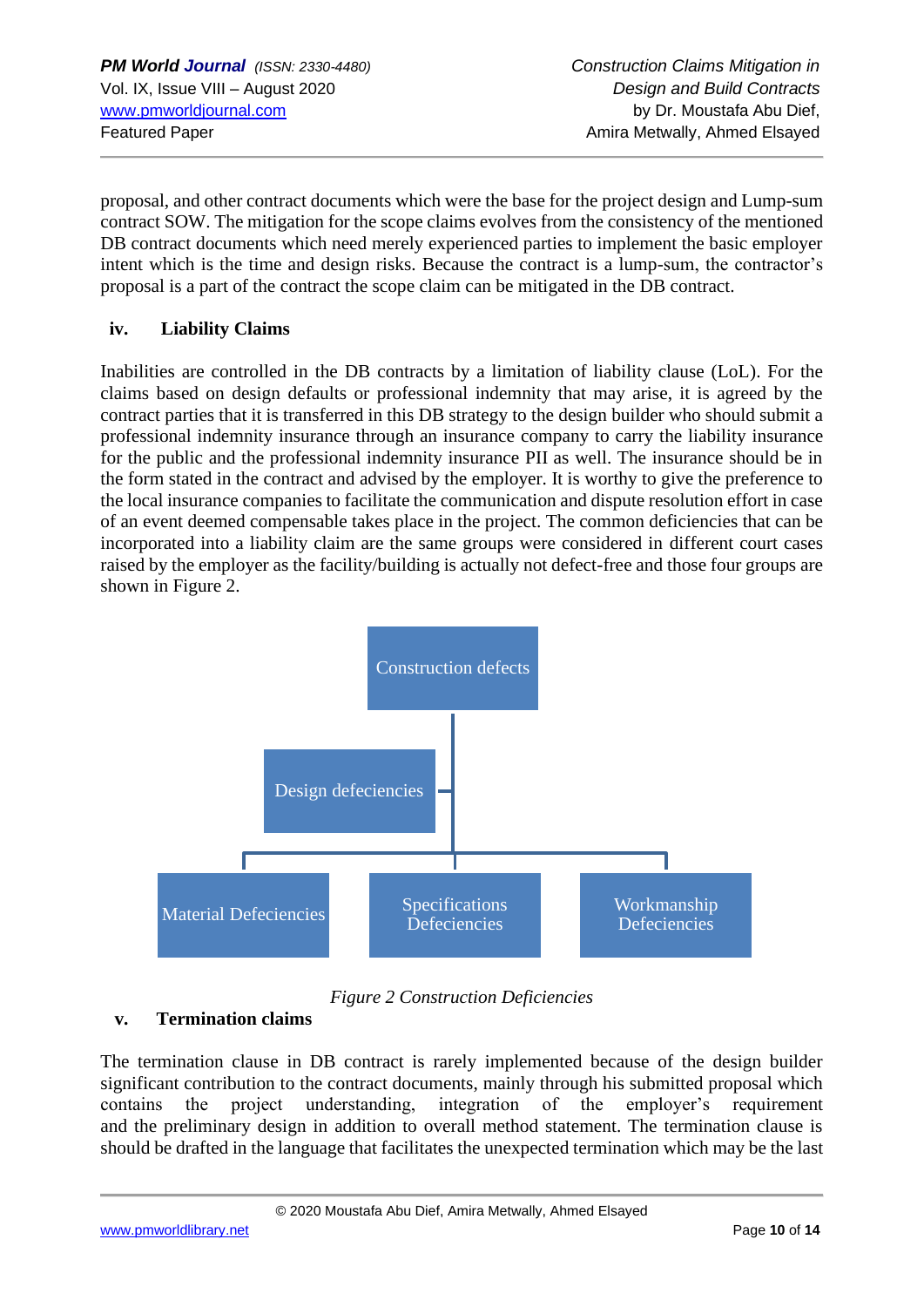choice by the parties and probably termination for convenience, not for default by a party because it is deemed a collaborative contract document that were signed though mutual involvement and buy-in.

As the termination claim is actually a synergetic effect of many risks and different types of unresolved project claims, so this type of claims is mitigated through managing the root causes of different claims types and the selection of a trustworthy contractor who will prioritize the winwin solutions and maintains the business relationship with the employer.

#### **vi. Claims for Unsustainable Risk allocation**

The reasonable risk allocation in contracts is a subjective criterion and is subject to the contract party's maturity in project. To maintain the effective risk allocation, the parties need to consider some different factors related to the risk under consideration and the party's capability to adopt the risk, bear it, and foresee the risk, in addition to the cost impact to share the risk by the competent party. In design and build contracts, the employer usually tends to transfer all design and material risks to the contractor who may accept the risks which exceed the contractor's organization risk thresholds including risks that are not viable to quantify prior a proposal submission. The contractor, in this case, provides his proposal under only design drawings of thirty percent complete and he usually doesn't have enough time to review the available drawings and documents in order to provide consistent proposal. The employer allocates the unknown risks that may evolve upon the complete design development which leads to unbalanced risk sharing conditions with a secondary risk where the contractor may add a contingency for the unknown risks.

The mitigation approach in this domain is primly taken by balanced risk allocation between the parties in different categories like, the project type, contract terms, the preference and tendency of the contractor to carry on the project, the extent of the unsociable risks related to design that limits the contractor's attentiveness to perform the work.

The impact of the different regulators of DB strategy and common claims types provides the mitigation achieved from applying the design and build delivery method as shown in figure 3.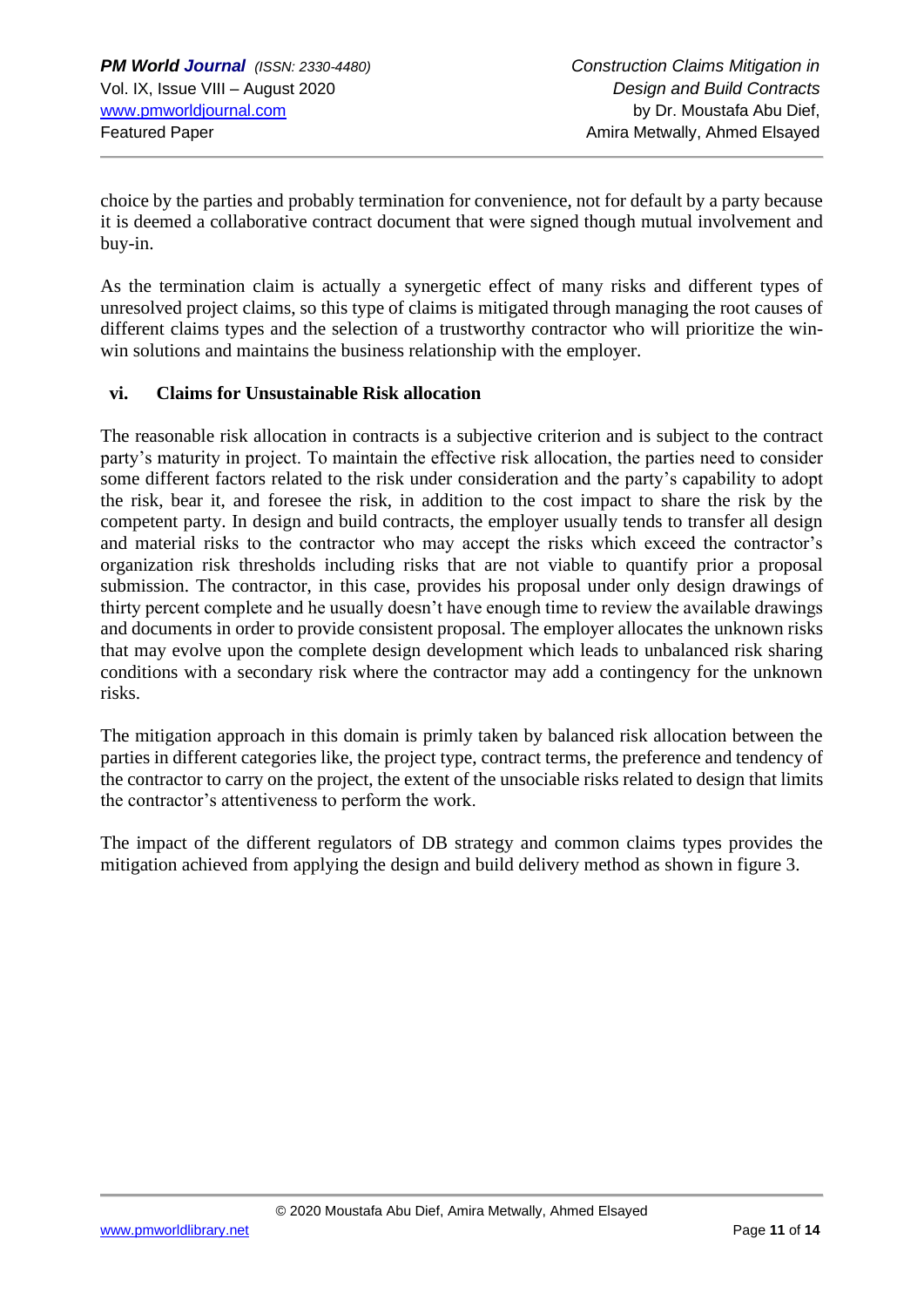

 *Figure 2 Impact of Design Build Strategy on construction claims*

### **Conclusion**

The design build contract strategy is an approach opted by the project owners with the desire to shorten the project delivery time and transfer the design liability to the design builder who will be selected to carry on the project design and the construction phase as well. The complications of design build contracts were explored and discussed briefly and need extensive study as it has widespread subjects and issues that affect the overall DB project. The mitigation of construction claims in different common claims types were addressed as it shows up in this type of contract. The interaction between design and build contract features and common claims type provided the recommendations for claims mitigation process with the prime title to assign prudent practitioners, in this delivery method to achieve the DB benefits in time, cost, and design risk management.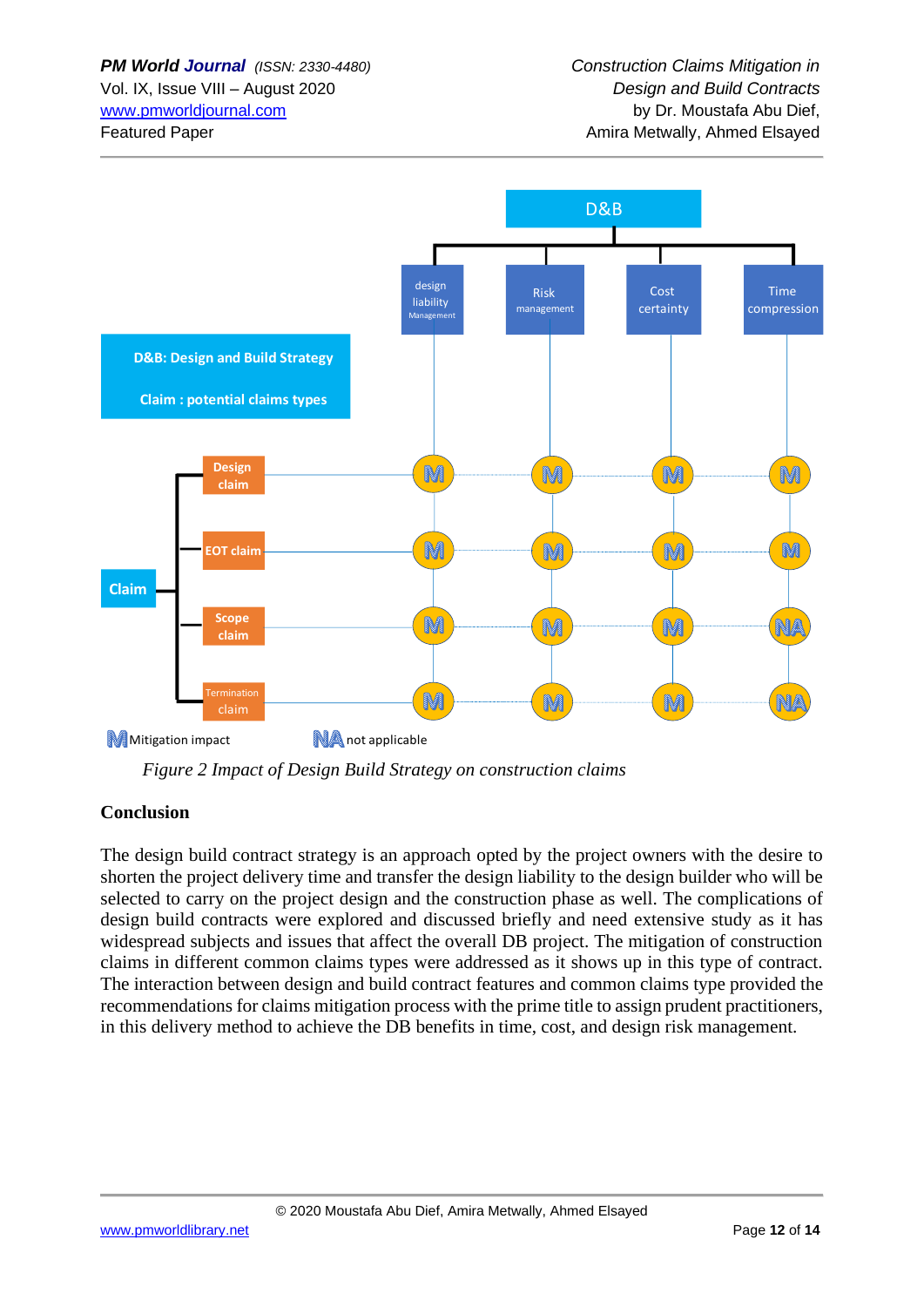#### **References**

- 1. Oteifa, S. and Abu Dief, M. (2016), Application of FIDIC Contracts in Construction Claims and Arbitration. IntJRecentSci Res. 7(9), pp. 13351-13356.
- 2. Seppälä, C. (2005) Contractor's Claims Under the FIDIC Contracts for Major Works. In: International Construction Contracts and Dispute Resolution Co-Hosted by ICC and FIDIC in partnership with The Cairo Regional Centre for International Commercial Arbitration. Semiramis Intercontinental Hotel, Cairo, Egypt April 9 – 10, 2005
- 3. Solis, F. (2009). An Application of Popper's Method of Conjectures and Refutations to the Critique of Emerging Construction Theories". Lean Construction Journal, (2005), PP 37-60.
- 4. Song, L.; Mohammed, Y.; &AbouRizk M. S. "Early Contractor Involvement in Design and Its Impact on Construction Schedule Performance". Journal of Management in Engineering, Jan, (2009), pp 12-19.
- 5. Tianji, X.; Smith, N. J.; & Bower, D. A.''Forms of Collaboration and Project Delivery in Chinese Construction Markets: Proba- ble Emergence of Strategic Alliances and Design/Build", Journal of management in Engineering. Vol. 12, No. 3, (2005), pp 100-109.
- 6. Totterdill, B. (2006) FIDIC users' guide a practical guide to the 1999 Red and Yellow Books 2nd ed. London: Thomas Telford Publishing.
- 7. Tulacz. G.''Design-Build continues to Grow Despite Wariness and Price Concerns". Engineering News Record, June 12 (2006), pp. 38-41
- 8. Walker, B. M. (2015). Collaborative project procurement arrangements, PMI. Williams, T., Williams, M. & Ryall, P. (2013). Target cost contracts: adopting innovative incentive mechanisms to improve the project delivery process. Management, 759, 768.